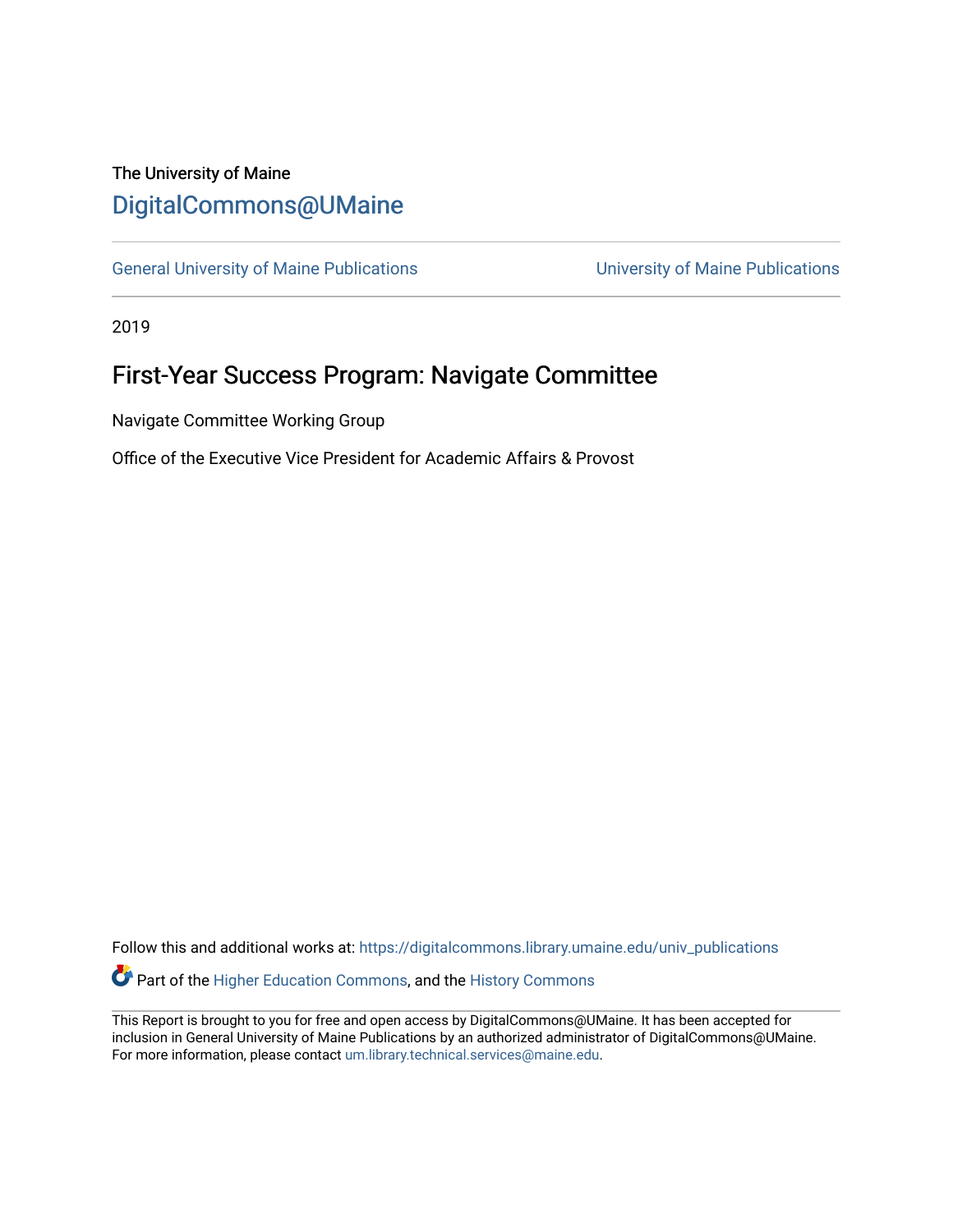# **Navigate Penultimate (and Final) Report**

#### **Background:**

As part of the *First Year Student Success Initiative* the implementation of the Navigate Student mobile app and Navigate Staff platform are significant works currently in action. These products originated as part of EAB's Student Success Collaborative, which the University of Maine System joined in 2015. Three UMS campuses (UMM, UMA, UMPI) have implemented the Navigate Staff platform. In Summer 2018, the University of Maine began working with EAB to plan implementation. On November 1, 2018, the current Navigate Leadership Team (NLT) consisting of 10 faculty and staff members from units across campus, began meeting weekly, collaborating to build a sustainable action plan for implementation. Initial planning involved the creation of teams dedicated to specific tasks, such as Leadership Team, Content Team, Communication and Promotion Team, and ultimately the Specialist Team which will begin training for use of the platform on May 16. The implementation of Navigate at UMaine is an immense and complex project with the ultimate goal of supporting and promoting student success, retention and engagement through enhanced advising and communication.

Please find below a timeline of work remaining as of April 2019 through implementation:

#### **Navigate Action Plan April 2019**

- April 18: Navigate Breakfast update 75 in attendance for comprehensive overview of navigate and connections to the FYSSI
- April 23: Student Government presentation (Lauri Sidelko)
- April 24: Faculty Senate presentation (NLT)
- April 29: Preview training for 20 from the Specialist Team

#### **May 2019**

- May 1: Maine Day Roll out and Teasers
	- Navigate Website up and running!
	- Lighthouse in parade and Steam Plant lot
	- Marketing Information Cards and Give-Aways
	- Banners up in Union and Rec Center
- May 2: Leadership Team presentation to F.A.M.E. with Jeff St.John
- May 4: Identify and schedule student training sessions for pre-site visit on May 16. working with Admissions/Jenny Desmond.
- May 15: Provost Forum presentation
- May 16: EAB onsite for the Navigate Specialist Team Training ■ 202 Shibles and 159 Shibles
- May 28: President's Cabinet presentation (April 18 slideshow)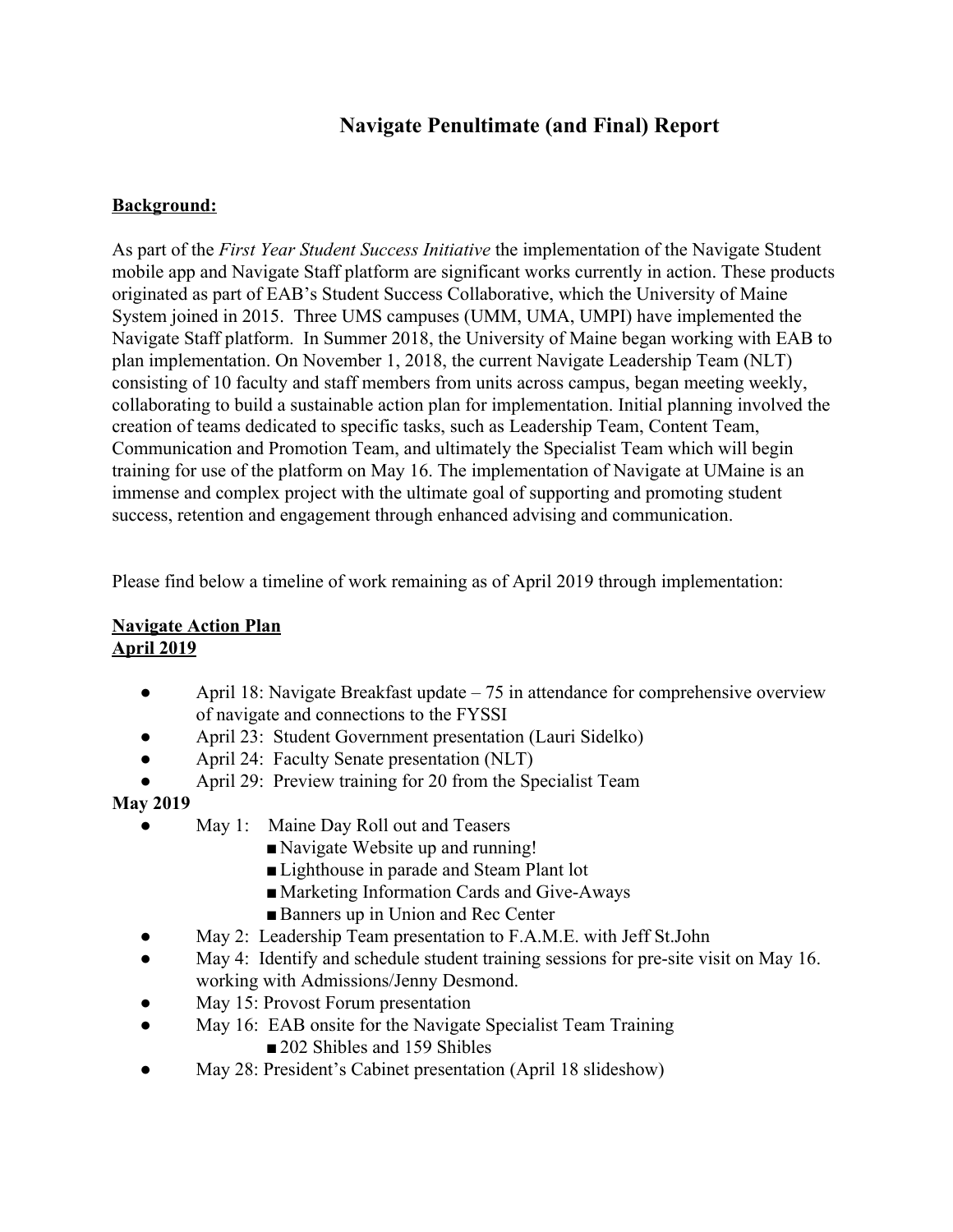• May 31: Conversations with McNulty and Dastoor  $\hat{\omega}$  possible fall pilots of progress reports and early alert in KPE 253 and BIO 100

#### **June 2019**

- Development of evaluation plans for Navigate staff and Navigate student pilots
- Ongoing presentations to individual units across campus
- June 1 September 1: Ongoing Weekly Team Meetings continue
- June 20: Team-Maine training for NSO roll out of app
- June 24 June 28 NSO Implementation of Navigate Student Mobile App

#### **July 2019**

- **● Navigate Staff Summer Pilot**
	- All Colleges and Athletics represented
		- Bi-weekly check in meetings of "piloters" will be used to collect feedback on the platform
	- ■Strategy and schedule for all fall trainings with CITL to include instructional videos, scheduling of classroom spaces and training needs

## **● Navigate Student Summer Pilot**

- Content building for Summer alerts
- Content building for returning students
- Monitor Mobile app usage statistics and summer melt

#### **August 2019**

- **● Navigate Staff Summer Pilot**
	- **○** Continued evaluation of summer Navigate Staff pilot
	- **○** Ongoing bi-weekly check-in meetings

#### **Navigate Student**

- ■Mobile App Alerts to early returning student groups (MaineStreet building of categories needed in July/August): athletics, marching band, residence assistants and Greek life leaders
- ■Welcome Weekend event planning and implementation

## **September – December 2019**

#### **Navigate Staff Phase 1 Implementation**

- MBS, COEHD and CLAS Advising Center begin as Phase I users.
	- Monthly meetings
	- Assessment plan
- College based and unit based trainings campus wide for approximately 500.
- Ongoing maintenance of Phase I
- ■Pilot of alert and progress reports with two (200+ member) classes in BIO and KPE (Pending conversations)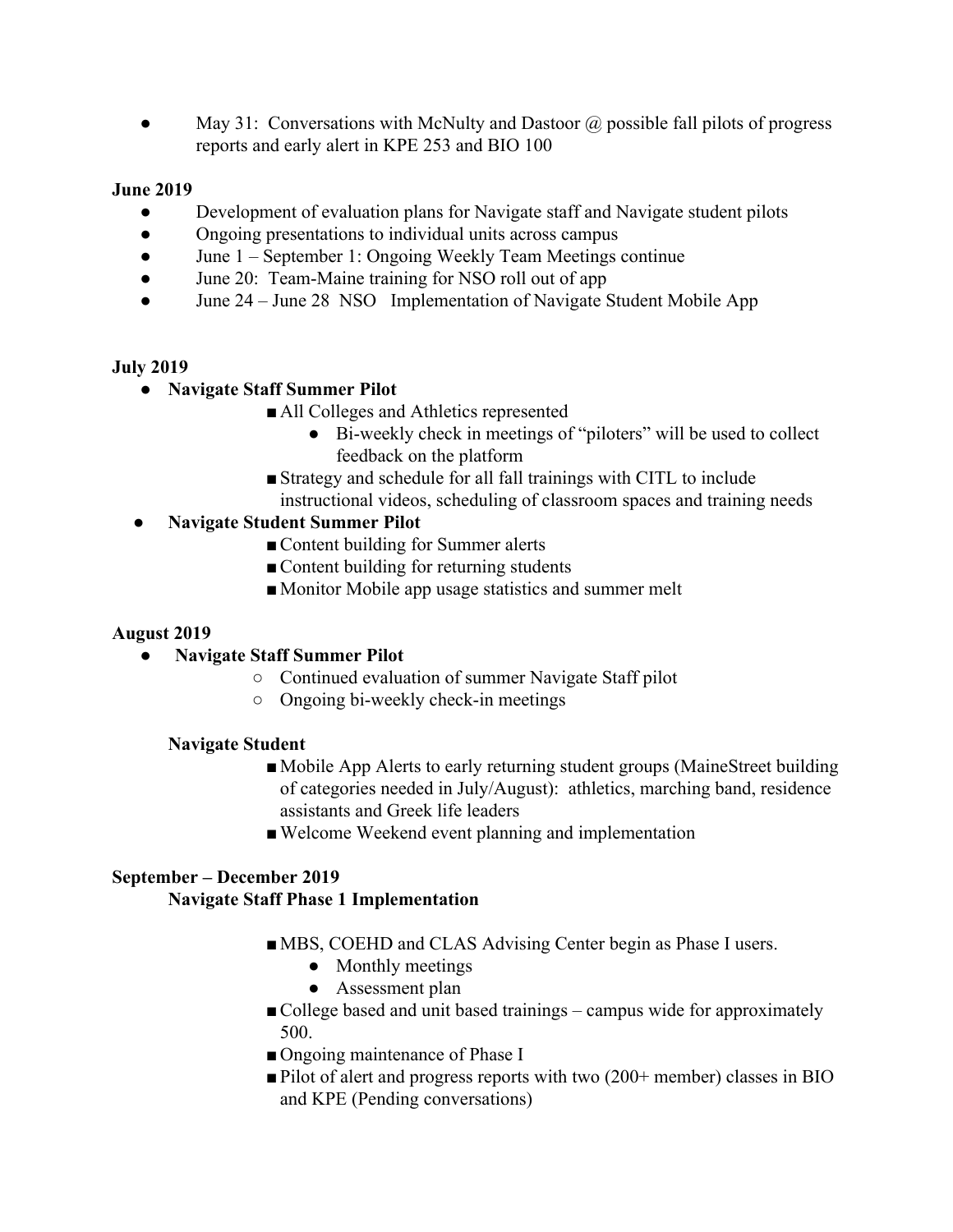#### **Navigate Student Rollout**

■ Introduce rollout of Navigate Student Mobile App for all undergraduates

#### **Spring 2020 and beyond**

- ■**Expand content available on Mobile App and monitor use**
- Implementation of pilot EARLY ALERT in all ARP courses
- Begin roll out to all units and colleges
- Continuation of initiative ongoing past Spring  $2020$
- ■Explore use of Navigate Analytics for analyzing student predictors of student success

### **RESOURCE RECOMMENDATIONS: Immediate recommendations for Summer 2019:**

- 1. Employ the Content Administrator, Kim Stewart, full-time through the summer.
- 2. Extend one of the Provost's Grad Assistants to work with Navigate through the summer 2019, for the planning and scheduling work of training sessions, video production schedule with CITL, and assist building of content.
- 3. Beyond July:

#### **Recommendations for FY 2020:**

We see the greatest need pertains to personnel needed to accomplish the considerable work that lies ahead as we move toward fully implement bost aspects of Navigate. To date, all of this lead work has been accomplished in addition to team members' other professional positions, which is a model that is not sustainable. Although the current leadership team has committed to staying on for a long-term commitment for up to two years, the ownership of this implementation will need to lie with one person who can fully commit their time. Consequently, we recommend the following:

1. Creation of a Navigate/Student Success Leader position to continue oversight of all aspects of Navigate, to include: the workflow and training plan and implementation through

FY 2020, content, implementation of updates, managing the communication on campus and with EAB, and collaborating formally with the other FYSSI initiative pilots.

2. Creation of a staff position to support the technical work that Navigate will demand, serving as the point of communication for the campus requests. This position will be responsible for creating all content upgrades and the building of new content; serve as the lead of the content team which will be responsible for reviewing all campus content requests, serve on all Navigate work teams; and participate in all on-going training through EAB.